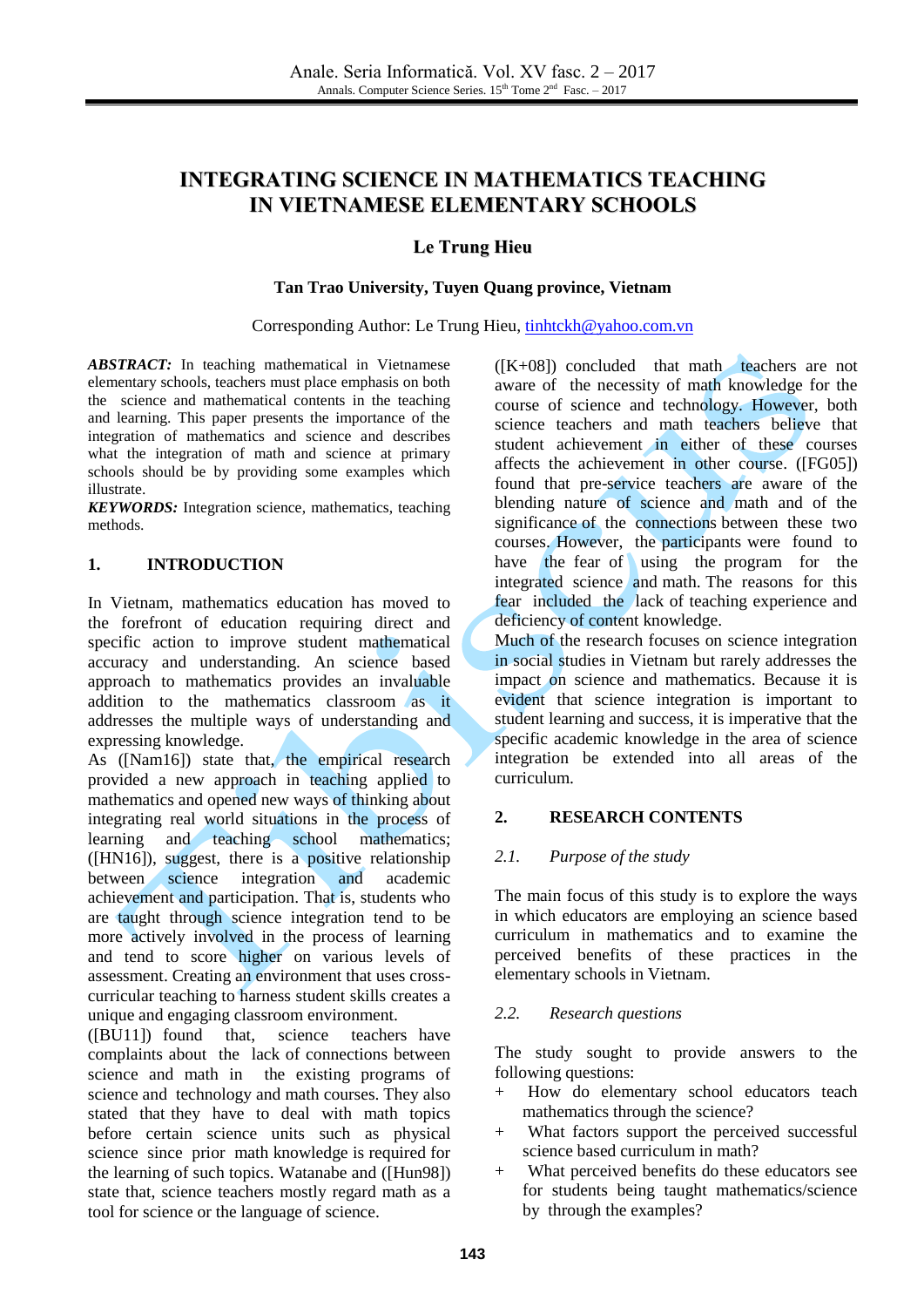# **3. RESULTS AND DISCUSSION**

This section provides answers to the research questions raised.

# *3.1. What is integrated teaching?*

According to research by ([Mar08]) The 20th century in the USA has witnessed a continuous discussion about integrated Science education. Intertwined with this discussion has been a discussion of progressive education. The demand for integrated education reached its climax in 1970 when the U.S. Advisory Committee for Science Education of the National Science Foundation recommended a curriculum that related Science and Technology to human and social affairs. During the same time period, two large international organisations started a continuous mapping and development of integrated Science education. One of these organisations is UNESCO, which publishes the report series 'New trends in integrated Science teaching' and the other is ICASE, the International Council of Associations for Science Education, an association of teacher organisations with the goal of integrating Science education.

Integrated Science treats scientific concepts in a manner free of the restrictions imposed by the arbitrary subject boundaries of the separate sciences. It has a dynamic process approach to the teaching and learning of science ([MD13]).

As ([Mar08]), One of the first steps in mapping and developing integrated teaching education was to find a model for integrated. Blum created a twodimensional model consisting of scope and intensity. Scope deals with the disciplines that are integrated. Intensity has three levels: full integration (amalgamation), combination and coordination. He uses this model to categorize curricula in different parts of the world ([Blu73]).

Some researchers described the occurrence of integrated Science curricula; they also analysed and discussed implementation trends in different countries for integrated science curricula. At the same time, Brown wrote about the meaning of integrated education and argued in favour of integration ([Mar08]).

I state that, an integrated curriculum is one in which a teacher, or teachers, explicitly assimilates concepts from more than one discipline during instruction. It is typified by approximately equal attention to two (or more) disciplines.

One can see a clear definition of integrated science as one study the ways different authors describe the discipline.

Brown ([Bro77]) describes integrated science under four broad characteristics:

i) The unity of all knowledge… that integrated science has a holistic view of knowledge as essentially one and undivided;

ii) The conceptual unity of the sciences… the various conceptual units that make up the framework are identified;

iii) A unified process of scientific enquiry… this characteristic place emphasis on the methodological distinctions and similarities among the sciences;

iv) An interdisciplinary study… that the discipline is a collaborative venture between subjects and viewing of topics or themes from logically different viewpoints with the learner left to synthesize in any way teacher chooses.

*3.2. Integrated teaching in the Classroom* 

The integration of the science into the classroom involves bringing science into all areas of the curriculum. J. Davis developed a number of ways the science can be integrated into the classroom.

As ([HT16], [THH17]), mathematics teachers in their efforts to help their pupils' success, strive to find the best ways to teach, so that the pupils are engaged in the learning process. Briefly, an science based approach involves the science being a required core subject in the curriculum. Using the science as a medium, students use the skills acquired in their science classes in other subject areas. Additionally, the science injected approach uses the science to enhance various areas of the curriculum. Finally, the problem solving education model allows educators to use the science as a way for students to exemplify their particular ways of knowing and constructing that knowledge in alternative forms. In combination, these approaches are comprised to form the understanding of an science based approach to the curriculum for the use of this research paper. The science are used in the classroom as a way for students to make meaning of their learning and as a way for them to express their learning.

Science integration stems from the notion that the science play a significant role in keeping students engaged in education by encouraging their learning through problem solving way. Integrated learning incorporates multiple subjects, which are usually taught separately, in an interdisciplinary method of teaching. The goal is to help students remain engaged and draw from multiple sets of skills, experiences and sources to aid and accelerate the learning process.

# *3.3. The integrated science and math includes some principles as follows:*

The content knowledge in this model is similar to the models developed by ([LD97]; [Hun98];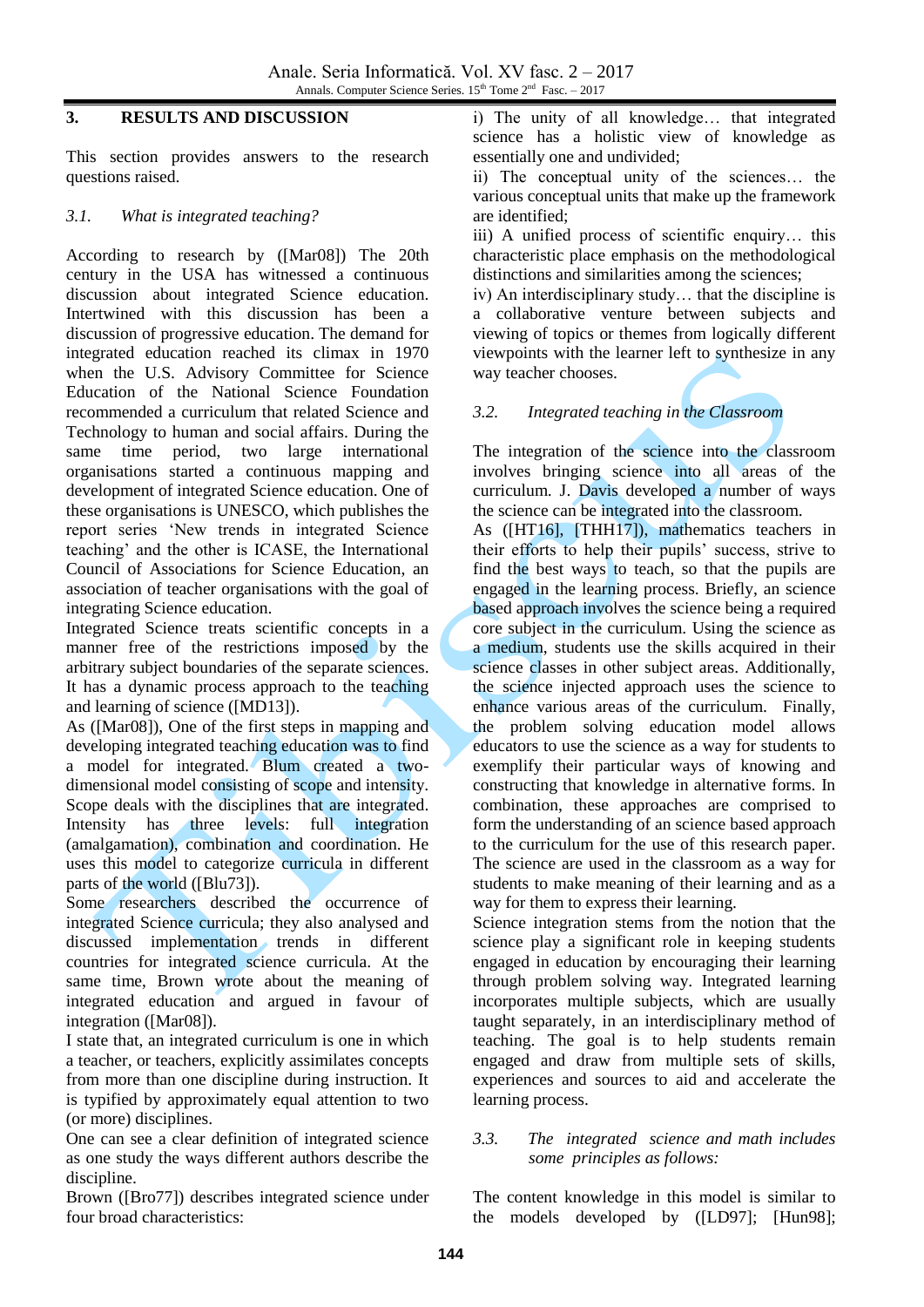Anale. Seria Informatică. Vol. XV fasc. 2 – 2017 Annals. Computer Science Series.  $15<sup>th</sup>$  Tome  $2<sup>nd</sup>$  Fasc.  $-2017$ 

[HN16]). These scholars also refer to balance model in their accounts of the integrated science and math, suggesting that content of science and math should be represented equally in the program for the integrated science and math. Recognizing the value in teaching mathematics and science with varying degrees of overlap between the disciplines, participants at the 1967 Cambridge Conference defined five categories for describing various interactions between mathematics and science: (a) mathematics for the sake of mathematics (At this dimension, only the objectives of the math course is taken into consideration); (b) mathematics for the sake of science, (c) mathematics and science (The objectives are developed in what that science and math are completely blended); (d) science for the sake of mathematics; (e) science for the sake of science (At this dimension, only the objectives of the science course is taken into consideration). Transforming these discrete categories into continuous categories, the different possibilities regarding the extent of interaction between mathematics and science during instruction can be represented in a Mathematics/Science continuum.

#### *3.4. Some examples integration of mathematics and science through problem solving*

 Example 1. Mathematics for the sake of Mathematics

This example consisted of 3 parts: (a) writing expressions of Cauchy–Schwarz inequality (for two pairs  $a_1$ ,  $a_2$  and  $b_1$ ,  $b_2$ ); (b) writing inequalities of Cauchy–Schwarz inequality (for n pairs  $a_1, a_2,..., a_n$ ) and  $b_1$ ,  $b_2$ ...,  $b_n$ ); (c) use the Cauchy-Schwarz inequality to find the maximum of  $x + 2y + 3z$ , given that  $x^2 + y^2 + z^2 = 1$ .

Mathematics was conducted in an interactive fashion-the teacher wrote the problems on the over head and called on students for solutions, which were then written on the overhead.

This lesson focused on students developing their understanding of mathematics. There was no investigation of science in this activity, nor was science used as a context for any of the problems posed. Hence, the relationship between the disciplines is best characterized as mathematics for the sake of mathematics.

#### Example 2. Mathematics with Science

([Qua16]) state that, teachers can create examples with different levels that will improve students' confidence when tackling open tasks. There are many situations in daily life as well as in mathematical, science that require the use of ratios and proportions. For example, in cooking, if we increase or decrease a recipe, we usually keep the

ratios of the various ingredients the same. Any time we use percents, we are using a ratio. When pharmacists mix paint, they must pay careful attention to the ratios of the ingredients.

Four gallons of yellow paint plus two gallons of red paint make orange paint. I assume this makes six gallons. So the ratio is 4:2, or 2:1.

Question: how many gallons of yellow paint, and how many gallons or red paint, to make two gallons of orange paint?

 $2y + r = 2$ 

 $2y + y = 2$  $3y = 2$  $y = 2/3$ or

 $4y + 2r = 6$ 

 $(4y + 2r)/3 = 2$ so we get 4/3 and 2/3.

*Take the problem in the other way.*

You are told that 66 gallons of orange paint are made mixing 44 gallons of yellow paint and 22 gallons of red paint.

Divide these numbers by 6 in order to come back to one gallon of orange paint. Then, one gallon of orange paint is made mixing 4/6=2/3 gallons of yellow paint and 2/6=1/3 gallons of red paint.

Now, multiply by n which is the number of gallons of orange paint you want to make.

So, making n gallons of orange paint require mixing 2n/3 gallons of yellow paint and n/3 gallons of red paint.

Now, you want  $n=2$ ; then we get 4/3 and 2/3.

In this example, we will study several different ways to work with ratios—you might have found some of these ways as you thought about the questions in the class activity. Some of these ways of working with ratios involve using only simple, logical reasoning about multiplication and division. Therefore a key point of this example is that if we understand multiplication and division, we can work effectively with ratios. Conversely, working with ratios can provide us with an opportunity to reason about multiplication and division. We will also see that ratios behave like fractions and can be viewed as fractions. In addition to solving a number of problems that involve proportions.

 Example 3. Science for the Sake of Science ([Hun98])

A major unit of study for this class involved the plight of endangered fish of Lake Victoria, Africa. One goal of this unit was to introduce cichlids, imported from Africa, into fish tanks in the teachers' classrooms. In preparation for the arrival of cichlids, students needed to carefully study and document the condition of the fish tanks in their classrooms. The following activity depicts their learning about water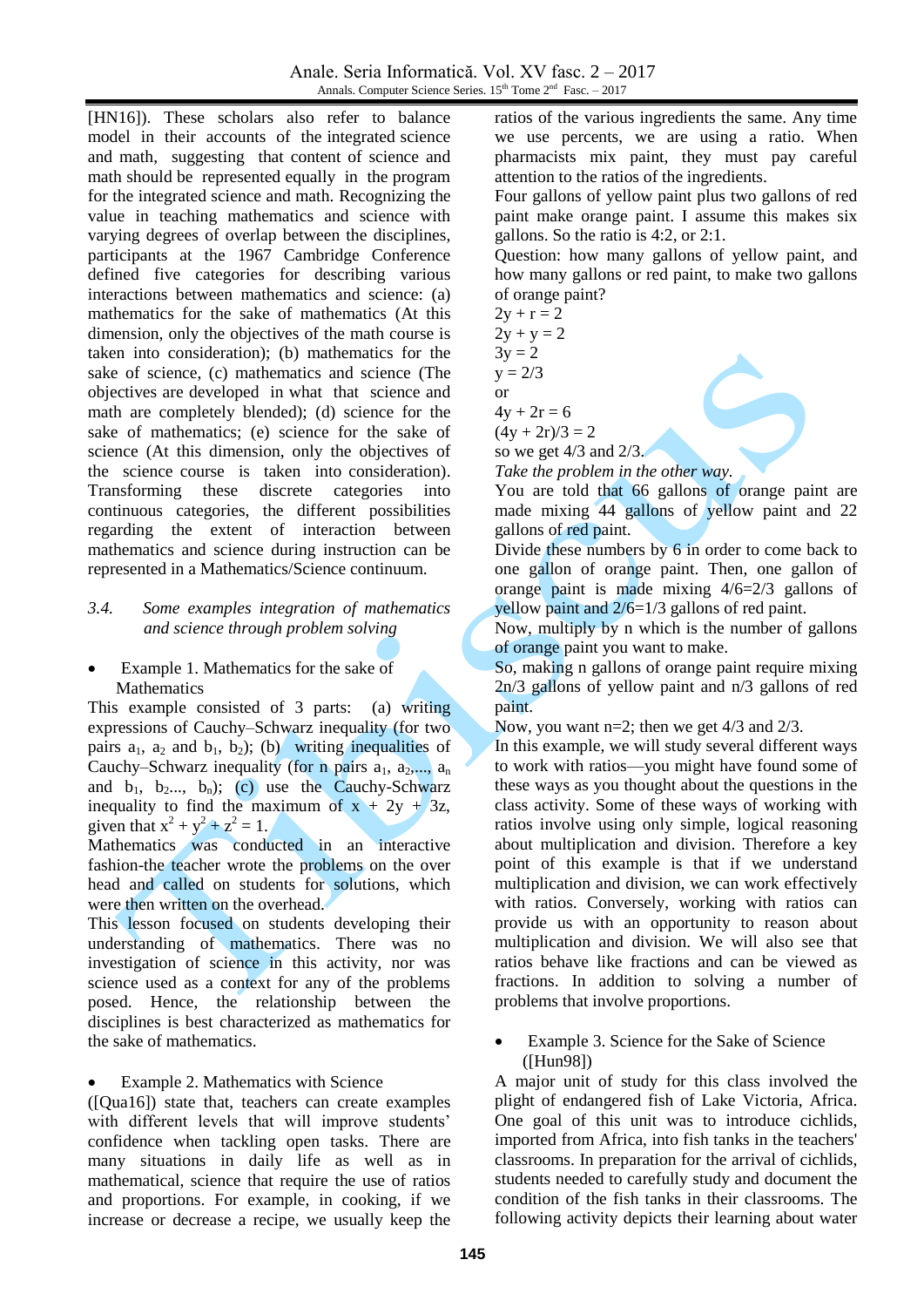chemistry and conditions necessary to support aquatic life.

The teacher began the investigation by dictating notes, which students copied into their notebooks. There were six points noted, and the teacher often stopped to elaborate on a point before moving on to the next one.

1. Dissolved oxygen (D.O.) is vital to all aquatic/ water life.

2. D.O. is measured in parts per million (ppm).

3. Healthy oxygen level is 5.0.

4. A level of 7.0 is necessary for fish to reproduce.

5. Temperature of water in tanks needs to be approximately 90 degrees.

6. Lake Victoria has lost its dissolved oxygen because of the death of plants.

The teacher then told students to determine, within their groups, who would do each of the 14 steps in the experiment. He distributed safety glasses to all students and explained, step by step, the procedure for using test kits to determine the amount of dissolved oxygen in the samples of water taken from the fish tank. Between each step, he demanded every student's attention so he could model the next step before students proceeded to do it themselves. The students followed his instructions, taking turns with the steps. The students' tests indicated dissolved oxygen levels of 7.6, 7.0, 10.0, 8.9, and 10.0 ppm. This lesson focused on students learning about water chemistry. The teacher did not take advantage of the potential for students to use mathematics during this investigation (for instance, to make comparisons with the accepted levels of dissolved oxygen, or compute the maximum and minimum levels of dissolved oxygen, which could serve as the basis for proportional reasoning and estimation). Hence, the relationship between the disciplines is best characterized as science for the sake of science.

# **CONCLUSION**

Based on the research work above, the following suggestions have been put up by the researcher, which are not mandatory but essential.

1. The teaching of integrated science contributes towards general education, emphasizes the fundamental unity of science and leads towards an understanding of the place of science in contemporary society. Government should therefore encourage young scientists by way of symposium, science competitions, and science clubs and even give scholarships to those who have distinguished themselves in this area.

2. A course in integrated science should emphasize the importance of observation, testing and experimentation which are processes of science for increased understanding of the environment; it

should introduce pupil to logical thinking and scientific aptitude.

3. As it may be necessary in an integrated science course to omit some details, it is essential that the content of the course should be judiciously chosen. It must be carefully compiled by collaboration between the different teachers and other specialists.

4. The extent of integration and the balance between integration and co-ordination will depend on the age of the pupils, the type of educational institution and local condition. At the higher stages of secondary education such a course may also be desirable especially for those students who have decided not to specialize in science.

5. Further experiments in the development of new integrated science curricula and the production of teaching material are needed, drawing on those resources that are already available. The results of such experiments would be widely disseminated. These conclusions and recommendations thus emphasize the fact that integrated science is able to meet the general education needs of each learner and the common needs of the society.

# **REFERENCES**

- [Blu73] **Blum A.** *- Towards a Rationale for Integrated Science Teaching.* In P. E. Richmond (Ed.), New trends in integrated science teaching (Vol. 2, pp. 29-51). Paris: UNESCO, 1973.
- [Bro77] **Brown S. A.** *A Review of the Meanings of, and Arguments for, Integrated Science*. Studies in science education, 4, 31-62, 1977.
- [BU11] **Bütüner S.Ö., Uzun S.** *Fen öğretiminde karşılaşılan matematik temelli sıkıntılar: Fen ve teknoloji öğretmenlerinin tecrübelerinden yansımalar.* Kuramsal Eğitimbilim, 4(2), 262-272, 2011.
- [FG05] **Frykholm J., Glasson G.** *Connecting science and mathematics instruction: Pedagogical context knowlege for teachers*. School Science and Mathematics,105(3), 2005.
- [Hun98] **Huntley M. A.** *Design and implementation of a framework for defining integrated mathematics and science education*, School Science and Mathematics; Hoboken 98.6, 1998.

[HN16] **Hieu L. T., Nghia D. D.** - *Integrating*